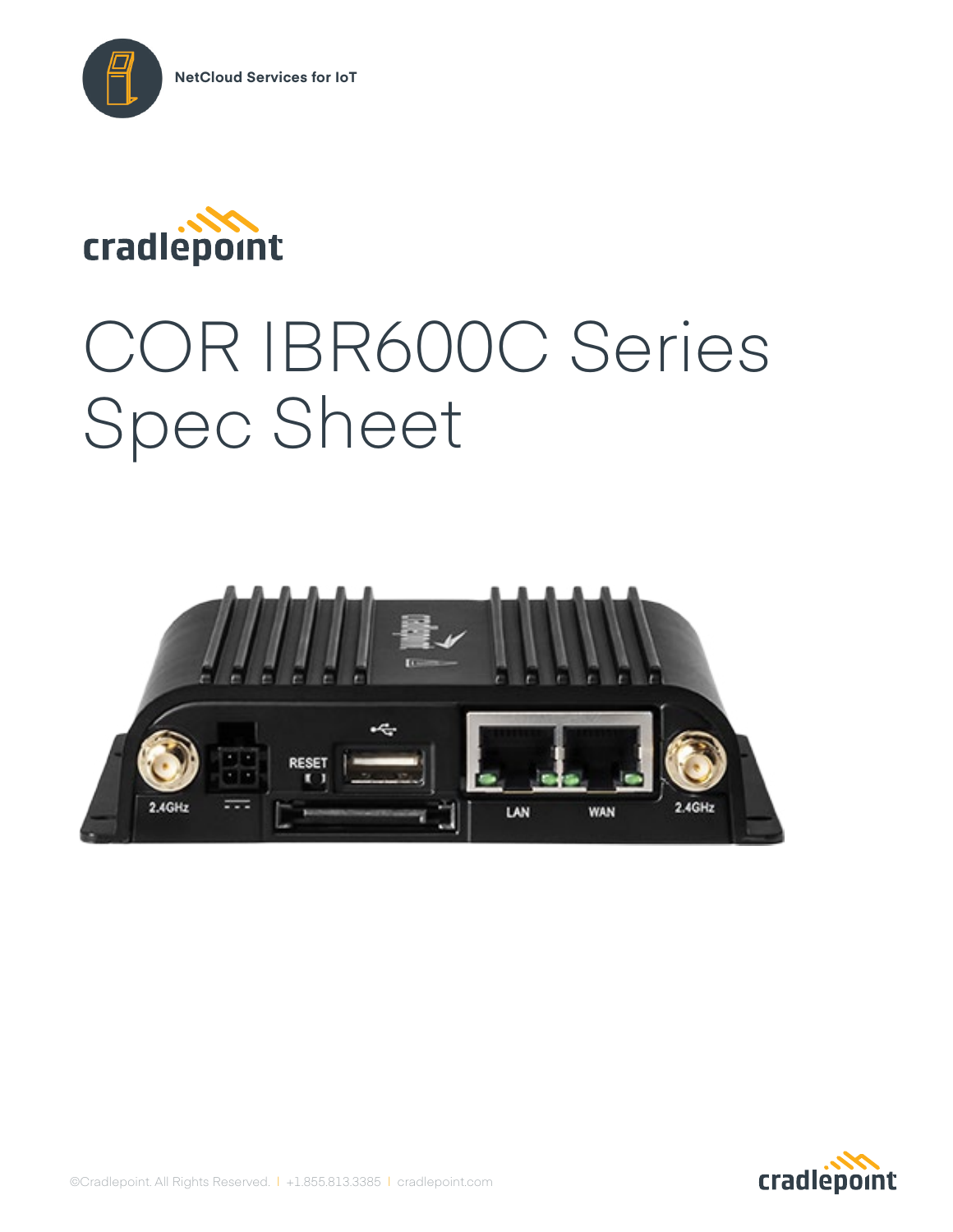Cradlepoint COR IBR600C Series IoT routers are sold as part of an all-inclusive IoT networking package.

#### **NetCloud IoT Essentials Packages include:**

- **—** Compact endpoints, purpose-built for IoT and M2M applications
- **—** A NetCloud Service Plan tailored for IoT networking and set for a specific term
- **—** 24x7 support and limited lifetime warranty

# **What to Buy**

| <b>Description</b>                             | <b>Part Numbers</b> |
|------------------------------------------------|---------------------|
| North America (U.S., Canada)                   |                     |
| NetCloud IoT Essentials with IBR600C-150M-D    | TAx-600C150M-NNN    |
|                                                | TBx-600C150M-NNN    |
| NetCloud IoT Essentials with IBR650C-150M-D    | TAx-650C150M-N0N    |
|                                                | TBx-650C150M-N0N    |
| Europe (EU)                                    |                     |
| NetCloud IoT Essentials with IBR600C-150M-B-EU | TAx-600C150M-EWM    |
|                                                | TBx-600C150M-EWM    |
| Asia-Pacific (Australia, New Zealand)          |                     |
| NetCloud IoT Essentials with IBR600C-150M-C-AP | TAx-600C150M-PWM    |
|                                                | TBx-600C150M-PWM    |
| <b>All Regions</b>                             |                     |
| NetCloud IoT Advanced Plan                     | <b>TAx-NCADV</b>    |
|                                                | <b>TBx-NCADV</b>    |
|                                                |                     |

**NetCloud IoT Essentials** packages and plans contain all the features and capabilities required for a broad range of IoT applications. Essentials Packages include 24x7 support (phone support: 24 hour weekdays with emergency response on weekends, web: 24x7, chat: 24x5) and a limited lifetime warranty.

For additional capabilities, a **NetCloud IoT Advanced Plan** can be added to the NetCloud IoT Essentials Package at any time.

See additional details of what is included in the Essential and Advanced NetCloud software: cradlepoint.com/iot-networks

For more details on the COR IBR600C IoT router, included with the NetCloud IoT Packages, refer to the following information.



*x = 3 or 5 years*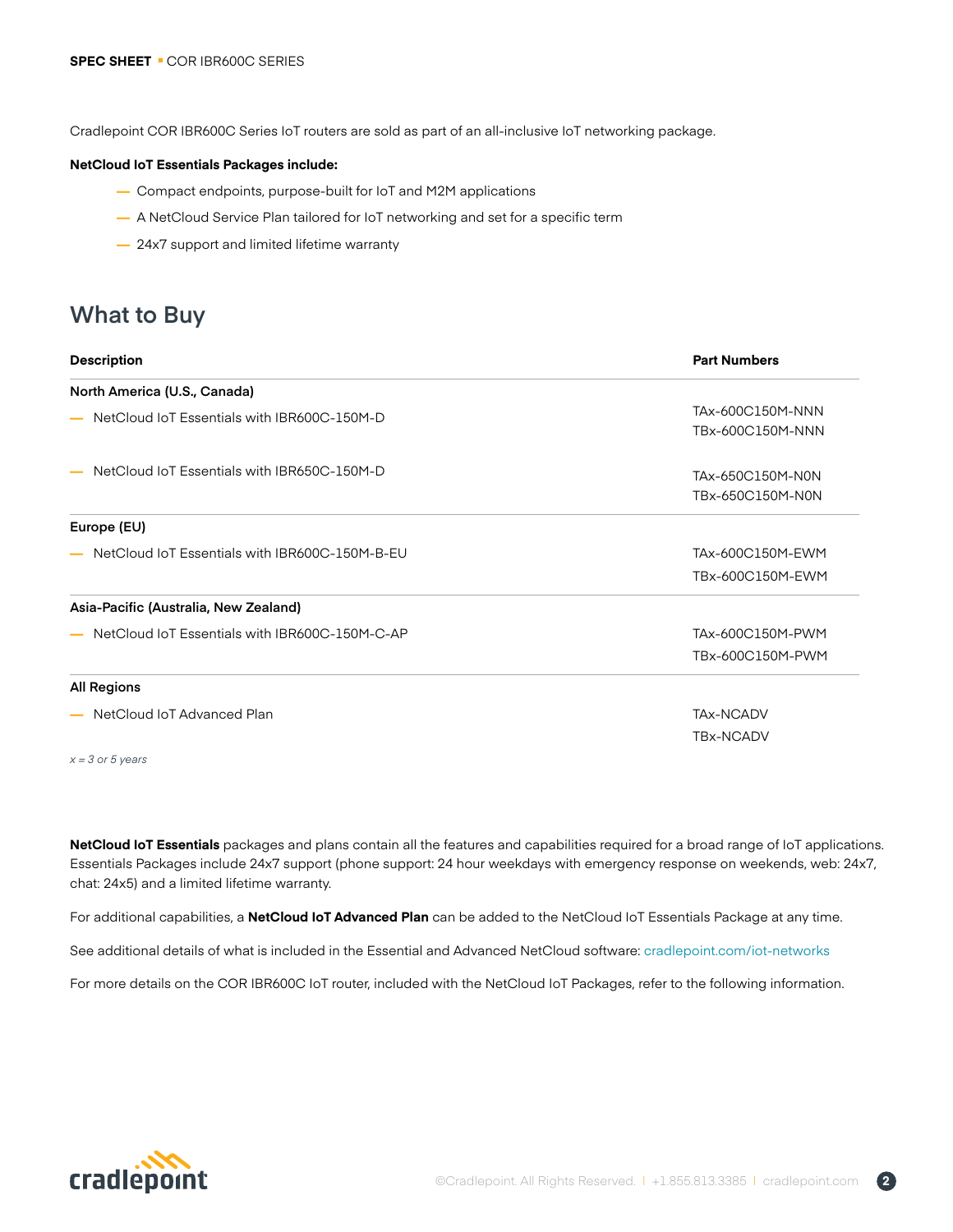# **What's in the Box**

- **—** Ruggedized IBR600C series router with an embedded, enterprise-class LTE modem; includes integrated mounting plate
- **—** Two (2) External LTE antennas (SMA)
- **—** Two (2) WiFi antennas (RP-SMA) for IBR600C only
- **—** 12V / 2A power supply w/ locking connector
- **—** Two (2) Extra SIM door screws
- **—** Safety, Regulatory, and Warranty guide

# **Key Features**

### **WAN**

- **—** Dual-modem capable with optional COR Extensibility Dock
- **—** 150M-B: 150/50 Mbps DL/UL FDD LTE w/HSPA+ fallback for EU
- **—** 150M-C: 150/50 Mbps DL/UL FDD LTE w/HSPA+ fallback for APAC
- **—** 150M-D: 150/50 Mbps DL/UL FDD LTE w/HSPA+ fallback for North America (USA/Canada)
- **—** WiFi-as-WAN<sup>1</sup>, with WPA2 Enterprise Authentication for WiFi-as-WAN
- **—** Failover/Failback
- **—** Load Balancing
- **—** Advanced Modem Failure Check
- **—** WAN Port Speed Control
- **—** WAN/LAN Affinity
- **—** IP Passthrough
- **—** Standby

### LAN

- **—** VLAN 802.1Q
- **—** DHCP Server, Client, Relay
- **—** DNS and DNS Proxy
- **—** DynDNS
- **—** DMZ
- **—** Multicast/Multicast Proxy
- **—** QoS (DSCP and Priority Queuing)
- **—** MAC Address Filtering

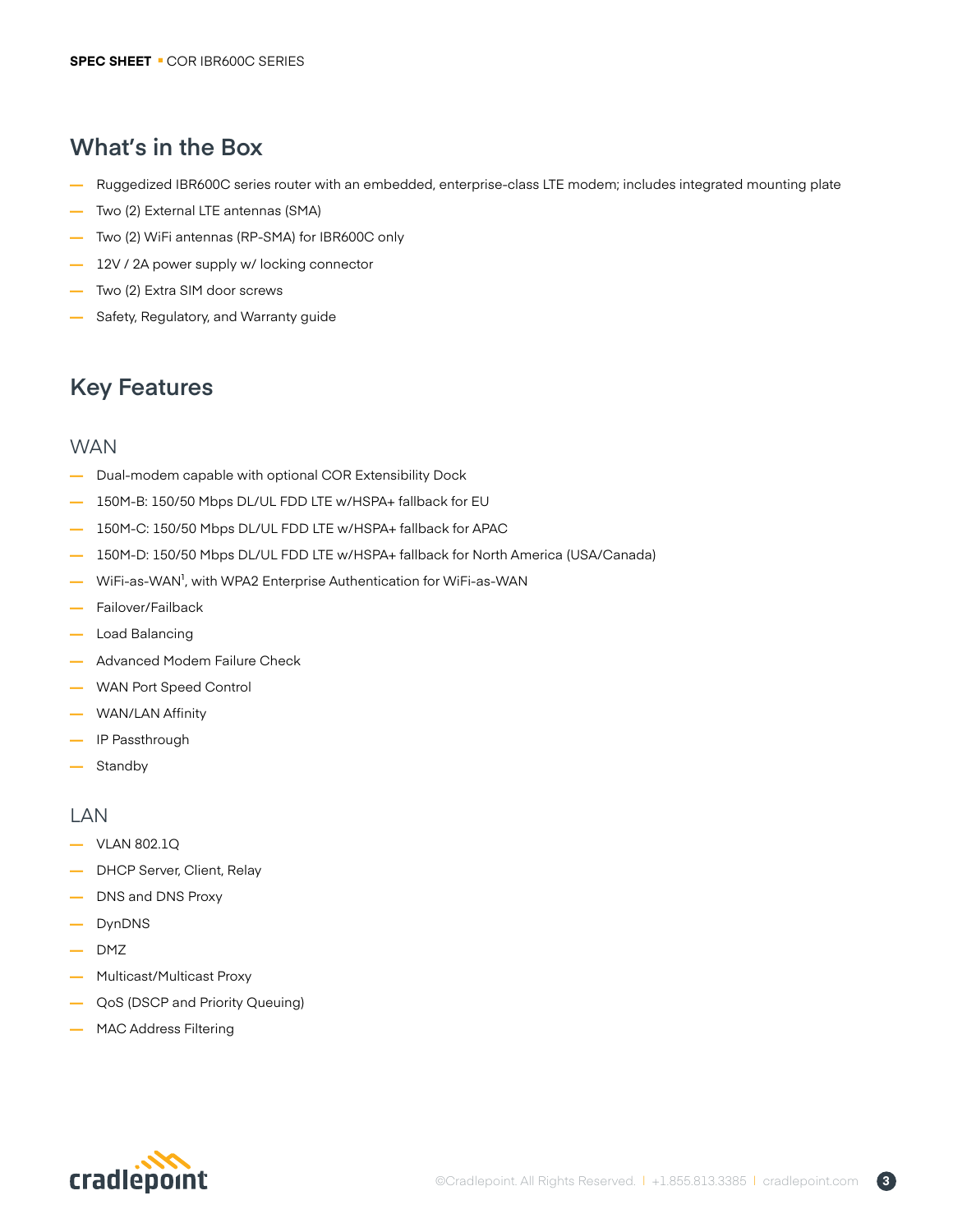### $WiFi<sup>1</sup>$

- **—** 802.11 b/g/n
- **—** Up to 64 connected devices
- **—** Multiple SSIDs
- **—** WPA2 Enterprise (WiFi)
- **—** Hotspot/Captive Portal
- **—** SSID-based Priority
- **—** Client Mode for faster data offload

### Management

- **—** Cradlepoint NetCloud Manager
- **—** Web UI, API, CLI
- **—** Data Usage Alerts (router and per client)
- **—** Advanced Troubleshooting (support)
- **—** Device Alerts
- **—** SNMP
- **—** SMS control
- **—** Serial Redirector
- **—** Auto APN Recovery
- **—** Syslog

### VPN & Routing

- **—** IPsec Tunnel up to five concurrent sessions
- **—** L2TP
- **—** GRE Tunnel
- **—** OSPF/BGP/RIP
- **—** Route Filters (Access Control Lists, Prefix Filters, Route Maps, Communities for BGP)
- **—** Per-Interface Routing
- **—** Routing Rules
- **—** Policy-based Routing
- **—** NAT-less Routing
- **—** Virtual Server/Port Forwarding
- **—** NEMO/DMNR
- **—** IPv6
- **—** VTI Tunnel support
- **—** OpenVPN support
- **—** CP Secure VPN compatible



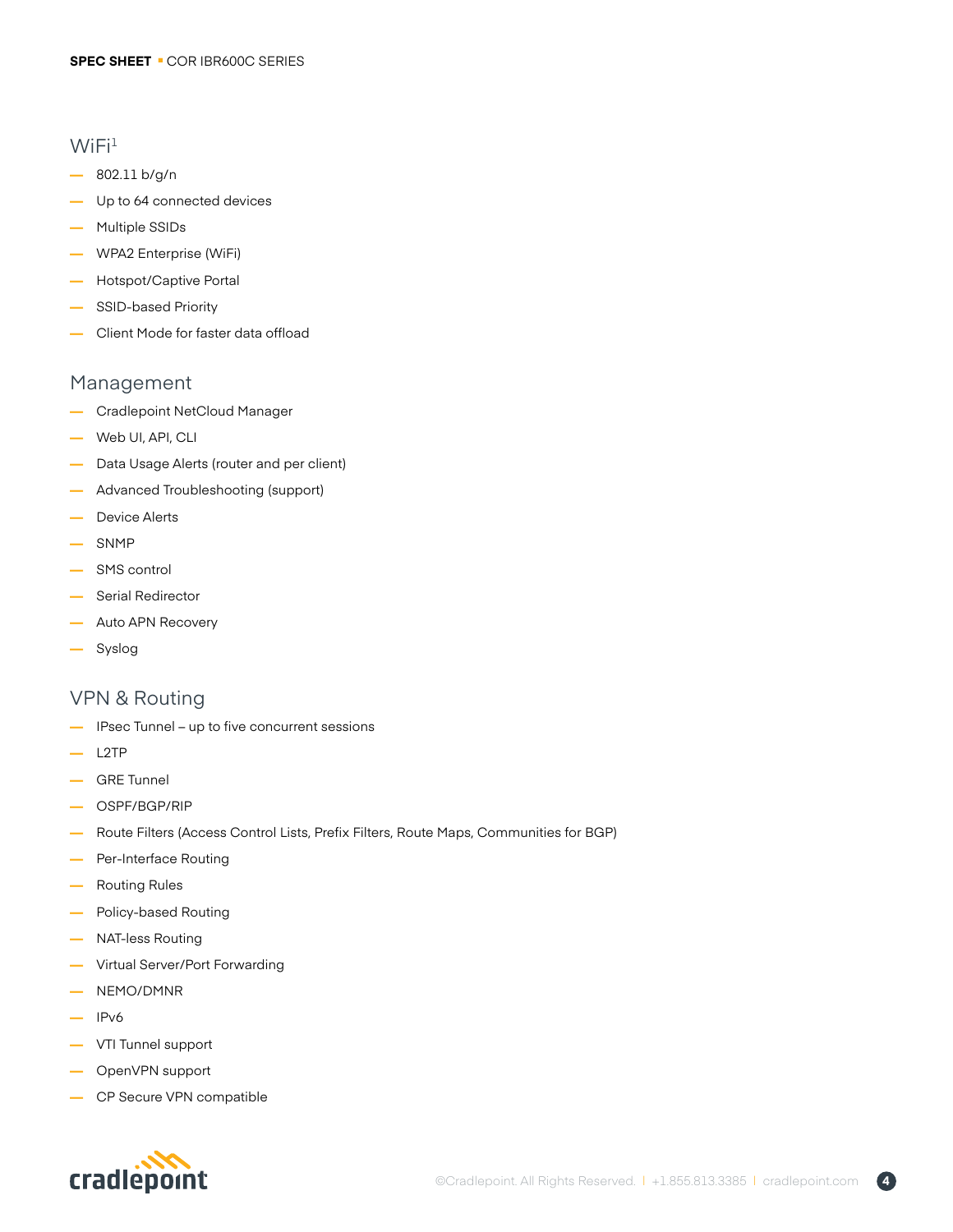### **Security**

- **—** RADIUS and TACACS+ support\*
- **—** 802.1x authentication for Ethernet
- **—** Zscaler integration
- **—** Certificate support
- **—** ALGs
- **—** MAC Address Filtering
- **—** Advanced Security Mode (local user management only)
- **—** Per-Client Web Filtering
- **—** IP Filtering
- **—** Content Filtering (basic)
- **—** Website Filtering
- **—** Zone-Based Object Firewall with host address (IP or FQDN), port, and MAC address

*\*Native support for authentication. Authorization and accounting support through hotspot/captive portal services.*

# Cloud Optimized IP Communications

- **—** Automated WAN Failover/Failback support
- **—** WAN Affinity and QoS allow prioritization of VoIP services
- **—** Advanced VPN connectivity options to HQ
- SIP ALG and NAT to allow VoIP and UC communications to traverse firewall
- **—** 802.1p/q for LAN QoS segmentation and treatment of VoIP on LAN
- **—** Private Network support (wired and 4G WAN)
- **—** Cloud-based management

### IoT Connector

**—** NetCloud Edge Connector for Microsoft® Azure IoT Central

*1WiFi-related functions are only supported on IBR600C-XXX models (no WiFi on IBR650C-XXX models)*

# **Specifications**

The following features are delivered through the hardware.

### **WAN:**

- **—** Dual-modem capable with optional COR Extensibility Dock
- **—** Embedded 150M-B, 150M-C, or 150M-D modem
- **—** Two LAN/WAN switchable Ethernet ports (one 10/100/1000 and one 10/100) one default WAN
- **—** WiFi-as-WAN, Metro WiFi; 2×2 MIMO "N" 2.4 GHz; 802.11 b/g/n (IBR600C only)

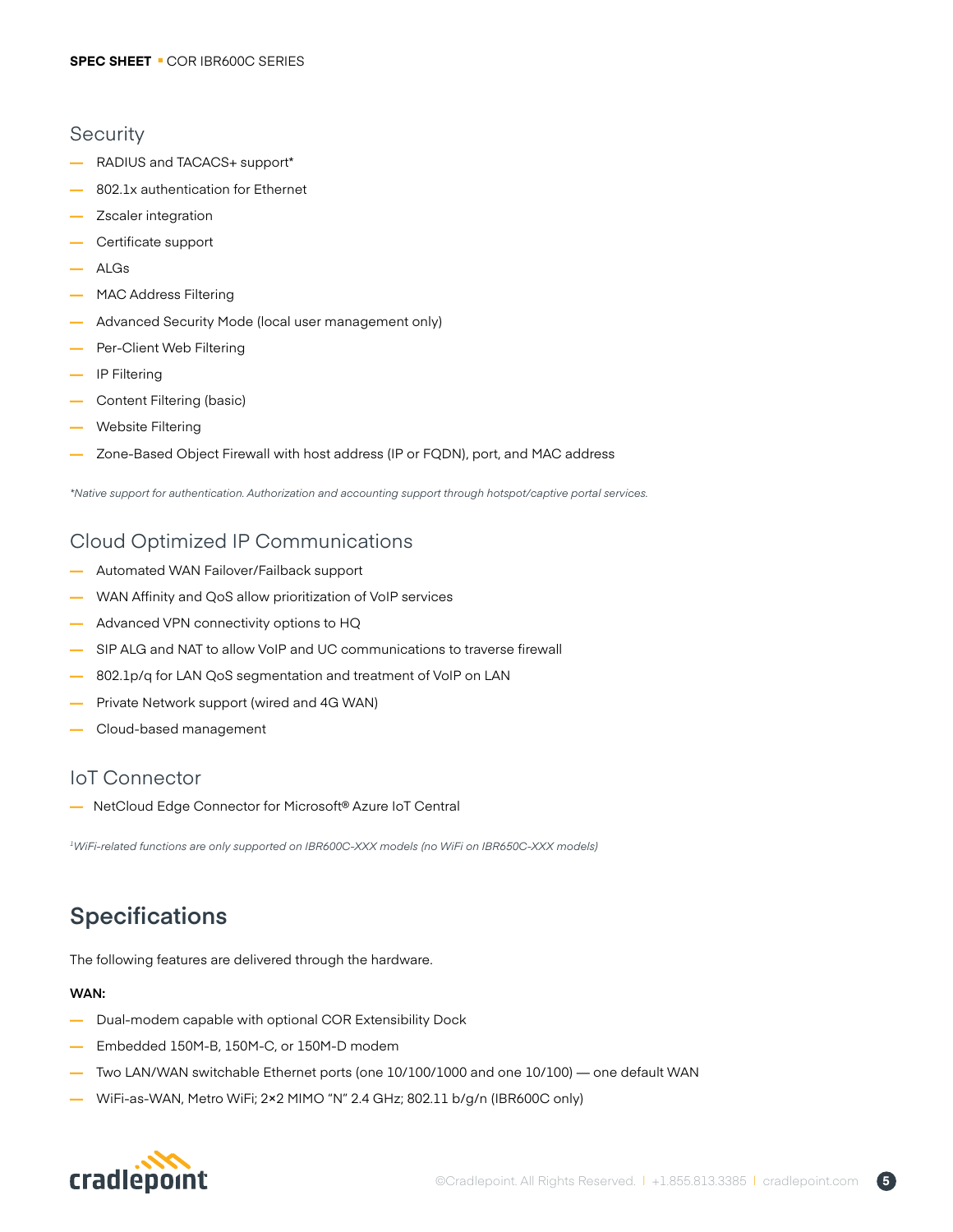#### **LAN:**

- **—** 2×2 MIMO "N" 2.4 GHz WiFi; 802.11 b/g/n (IBR600C only)
- **—** Two LAN/WAN switchable Ethernet ports (one 10/100/1000 and one 10/100) one default LAN
- **—** Serial console support for Out-of-Band Management of a connected device

#### **Ports:**

- **—** Power
- **—** 2-wire GPIO
- **—** Add more GPIO ports with optional 9-wire GPIO cable or COR Extensibility Dock (see Accessories section below)
- **—** USB 2.0
- **—** Two Ethernet LAN/WAN
- **—** Two cellular antenna connectors (SMA)
- **—** Two WiFi antenna connectors (R-SMA; IBR600C only)
- **—** One GPS connector (SMA) (150M-B, 150M-C, 150M-D only. LPE GPS is muxed on LTE)
- **—** 15-pin dock port for COR Extensibiliity Dock or 9-wire GPIO cable

**Temperature:** -20 °C to 60 °C (-4 °F to 140 °F) operating

#### **Humidity (non-condensing):**

- **—** 5% to 95% operating
- **—** 5% to 95% storage

#### **Power:**

- **—** DC input steady state voltage range: 9–33 VDC (requires inline fuse for vehicle installations)
	- **—** For 9–24 VDC installations, use a 3 A fuse
	- **—** For > 24 VDC installations, use a 2.5 A fuse
- **—** Reverse polarity and transient voltage protection per ISO 7637-2
- Ignition sensing (automatic ON and time-delay OFF)
- **—** Power consumption:
	- **—** Idle: 4 W
	- **—** WiFi Tx/Rx: 9 W
	- **—** LTE Tx/Tx: 6.25 W

**WIFI POWER (FCC):** 2.4 GHz band: 28.1 dBm conducted

#### **WIFI POWER (Europe/Rest of World):**

- **—** 2.4 GHz band: 15 dBm conducted
- **—** 2.4 GHz band: 20 dBm EIRP

**SIZE:** 4.6 × 4.5 × 1.2 in (118 × 113.5 × 29.3 mm)

**WEIGHT:** 14 oz (400 g)

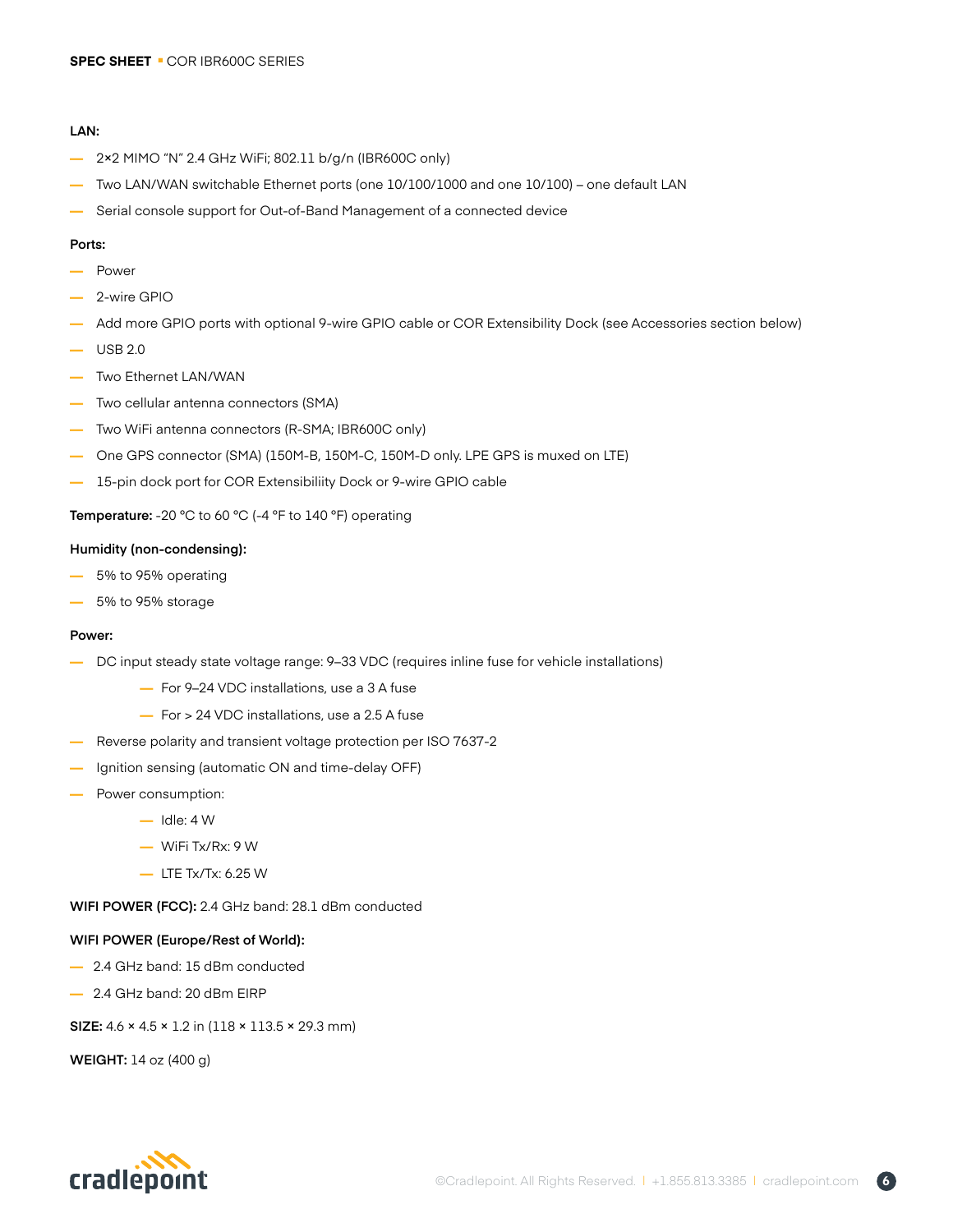#### **CERTIFICATIONS:**

- **—** Regulatory: FCC, IC, CE, RCM (Austrailia/New Zealand), ICASA (South Africa)
- **—** WiFi Alliance (IBR600C only) 802.11 b/g/n certified
- **—** Safety: UL/CUL, CB Scheme, EN60950-1
- **—** Shock/Vibration/Humidity: compliant with MIL STD 810G and SAEJ1455
- **—** Materials: WEEE, RoHS, RoHS-2, California Prop 65
- **—** Telecom: PTCRB/CTIA

# **Accessories**

Cradlepoint offers several accessory options for extensibility, power, and antennas:

### **EXTENSIBILITY:**

- **—** COR Extensibility Dock (Part # 170700-000) with compatible MC400 modular modem
	- **—** MC400-1200M-B (Part # MA-MC400-1200M-B)
	- **—** MC400-1200M (Part # MA-MC400-1200M)
	- **—** MC400-600M-C-AT (Part # MC400-C-AT)
	- **—** MC400LP6 (Part # MC400LP6)
	- **—** MC400LP4 (Part # MC400LP4)
- **—** 9-wire power & GPIO cable (Part #170680-000)

### **POWER:**

### **Vehicle options**

- **—** Vehicle locking power adapter for COR (Part # 170635-000)
- **—** Two-meter locking power and GPIO cable (direct wire) (Part # 170585-000)

### **Power Supplies/Adapters**

- **—** North America: COR IBR6x0C power supply (Part # 170716-000)
	- **—** WARNING: This product (part # 170716-000) can expose you to chemicals including Carbon Black Extracts, which are known to the State of California to cause cancer. For more information go to www.P65Warnings.ca.gov.
- **—** Barrel to 4-pin power adapter (Part # 170665-000)

### **ANTENNAS:**

See the Cradlepoint Certified Antennas for Fixed Sites for more information about antennas. Also see the Antenna Ordering and Installation Guide, also available in the Resources section of antenna and router product pages.

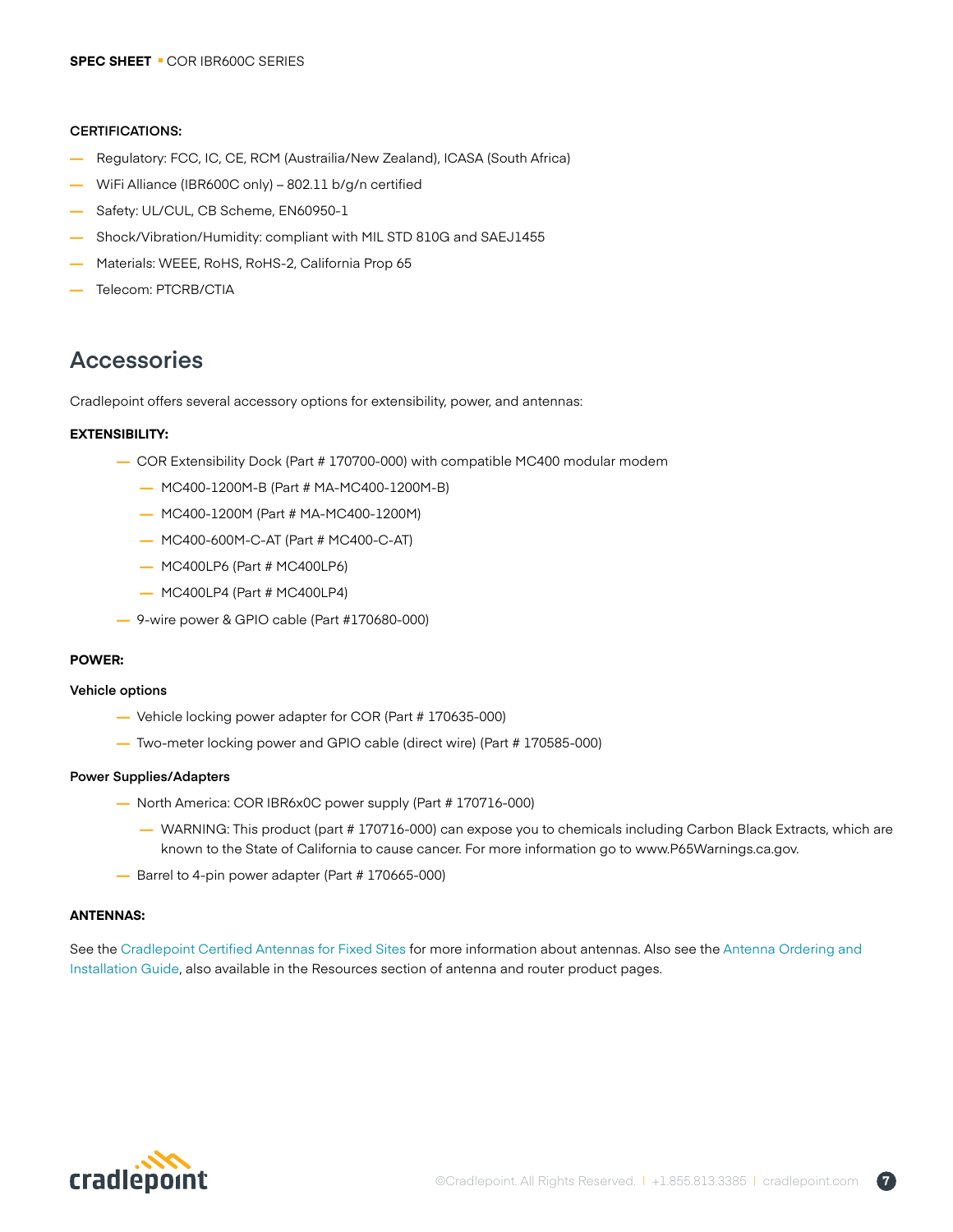# **Enterprise-Class Modem Specifications**

# COR IBR600C-150M

COR IBR6X0-150M models include an embedded LTE Category 4 LTE modem. The 150M modems support worldwide SIM-based, auto carrier selection. Simply insert the SIM and wait for the router to automatically detect and establish a connection.

### **COR IBR600C-150M-D-NA; COR IBR650C-150M-D-NA (North America):**

- **—** Technology: LTE Cat 4 (3GPP Rel 11), DC-HSPA+
- **—** Downlink Rates: LTE 150 Mbps, HSPA+ 42.2 Mbps\*
- **—** Uplink Rates: LTE 50 Mbps, HSPA+ 5.76 Mbps\*
- **—** Frequency Bands:
	- **—** LTE: Band 2 (1900 MHz), Band 4 AWS (1700/2100 MHz), Band 5 (850 MHz), Band 12 (700 MHz), Band 13 (700 MHz), Band 14 (700 MHz), Band 66 – AWS 3 (1700/2100 MHz), Band 71 (600 MHz)
	- **—** WCDMA/HSPA+/UMTS: Band 2, Band 4, Band 5
- Power: LTE 23 dBm ± 1; HSPA+ 23 dBm ± 1; (typical conducted)
- **—** Antennas: SMA and RP-SMA male plugs, maximum torque not to exceed 4 in-lbs
- **—** GPS/GNSS: Passive, dedicated SMA port (multi-constellation GPS, GLONASS)
- **—** Industry Standards & Certs: FCC, IC, PTCRB, WiFi Alliance (IBR600C only), AT&T, FirstNet Ready™, Verizon, Verizon NEMO/ DMNR for Primary Wireless Access
- **—** SIM: Two 2FF slots

### **COR IBR600C-150M-B-EU (Europe):**

- **—** Frequency Bands:
	- **—** LTE FDD: B1/ B3/ B5/ B7/ B8/ B20
	- **—** LTE TDD: B38/ B40 /B41
	- **—** DC-HSPA+/UMTS: B1/ B5/ B8
	- **—** GSM/EDGE: B3/ B8
- **—** Technology: LTE, DC-HSPA+
- **—** Downlink Rates: LTE 150 Mbps, HSPA+ 42 Mbps\*
- **—** Uplink Rates: LTE 50 Mbps, HSPA+ 5.76 Mbps\*
- Power: LTE 23 dBm ± 2; HSPA+ 23 dBm ± 1; (typical conducted)
- **—** Antennas: SMA and RP-SMA male plugs, maximum torque not to exceed 4 in-lbs
- **—** GPS: Passive standalone (dedicated SMA port)
- **—** Industry Standards & Certs: CE, WiFi Alliance
- **—** SIM: Two 2FF slots

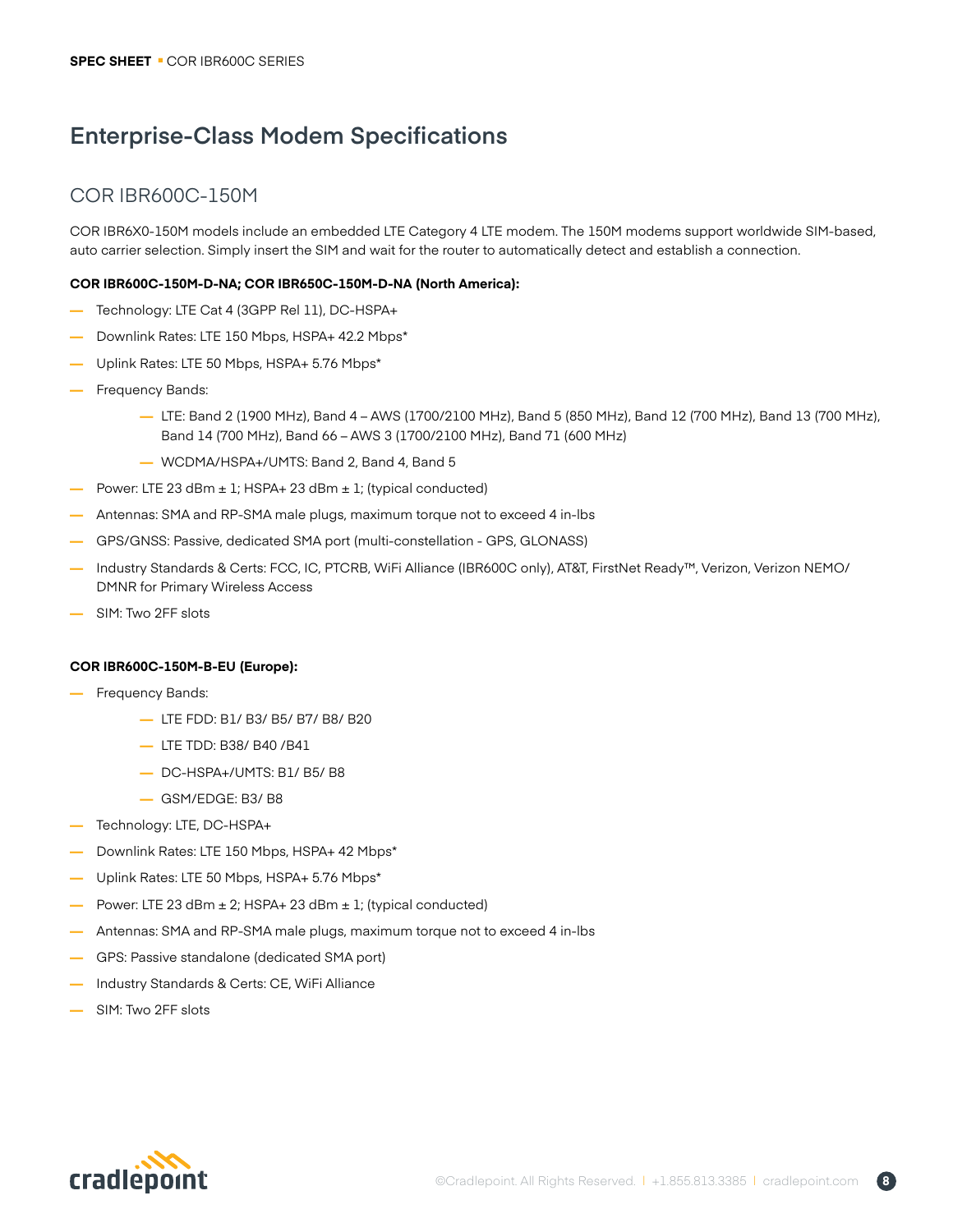### **COR IBR600C-150M-C-AU (Australia):**

- **—** Frequency Bands:
	- **—** LTE FDD:B1/ B3/ B5/ B7/ B28
- **—** DC-HSPA+/UMTS: B1/ B5
- **—** Technology: LTE, DC-HSPA+
- **—** Downlink Rates: LTE 150 Mbps, HSPA+ 42 Mbps\*
- **—** Uplink Rates: LTE 50 Mbps, HSPA+ 5.76 Mbps\*
- **—** Power: LTE 23 dBm ± 2; HSPA+ 23 dBm ± 1; (typical conducted)
- **—** Antennas: SMA and RP-SMA male plugs, maximum torque not to exceed 4 in-lbs
- **—** GPS: Passive standalone (dedicated SMA port)
- **—** Industry Standards & Certs: RCM, WiFi Alliance
- **—** SIM: Two 2FF slots

## COR IBR600C-LPE†

COR IBR600C-LPE/IBR650C-LPE models include an embedded 4G LTE/HSPA+/EVDO modem – specific model names include a specific modem (e.g., the COR IBR650C-LPE-VZ includes a Verizon LTE modem) but is software configurable for Sprint, AT&T, T-Mobile or Canada.

### **COR IBR600C-LPE-AT/GN/SP/VZ; COR IBR650C-LPE-AT/GN/SP/VZ (North America):**

- **—** Frequency Bands:
	- **—** LTE: Band 2 (1900 MHz), Band 4 AWS (1700/2100 MHz), Band 5 (850 MHz), Band 13 (700 MHz), Band 17 (700 MHz), Band 25 (1900 MHz)
	- **—** HSPA+/UMTS: (850/900/1900/2100 MHz, AWS)
	- **—** GSM/GPRS/EDGE: (850/900/1800/1900 MHz)
	- **—** CDMA EVDO: Rev A/1xRTT (800/1900 MHz)
- **—** Technology: LTE, HSPA+, EVDO Rev A
- **—** Downlink Rates: LTE 100 Mbps, HSPA+ 21.1 Mbps, EVDO 3.1 Mbps\*
- Uplink Rates: LTE 50 Mbps, HSPA+ 5.76 Mbps, EVDO 1.8 Mbps<sup>\*</sup>
- Power: LTE 23 dBm ± 1; HSPA+ 23 dBm ± 1; EVDO 24 dBm ± 1 (typical conducted)
- **—** Antennas: SMA and RP-SMA male plugs, maximum torque not to exceed 4 in-lbs
- GPS: Passive, muxed on aux port
- **—** Industry Standards & Certs: FCC, WiFi Alliance (IBR600C only), AT&T, Sprint, Verizon, Verizon NEMO/DMNR for Primary Wireless Access
- **—** SIM: Two 2FF slots

*† LPE versions no longer available, \*Theoretical speeds*

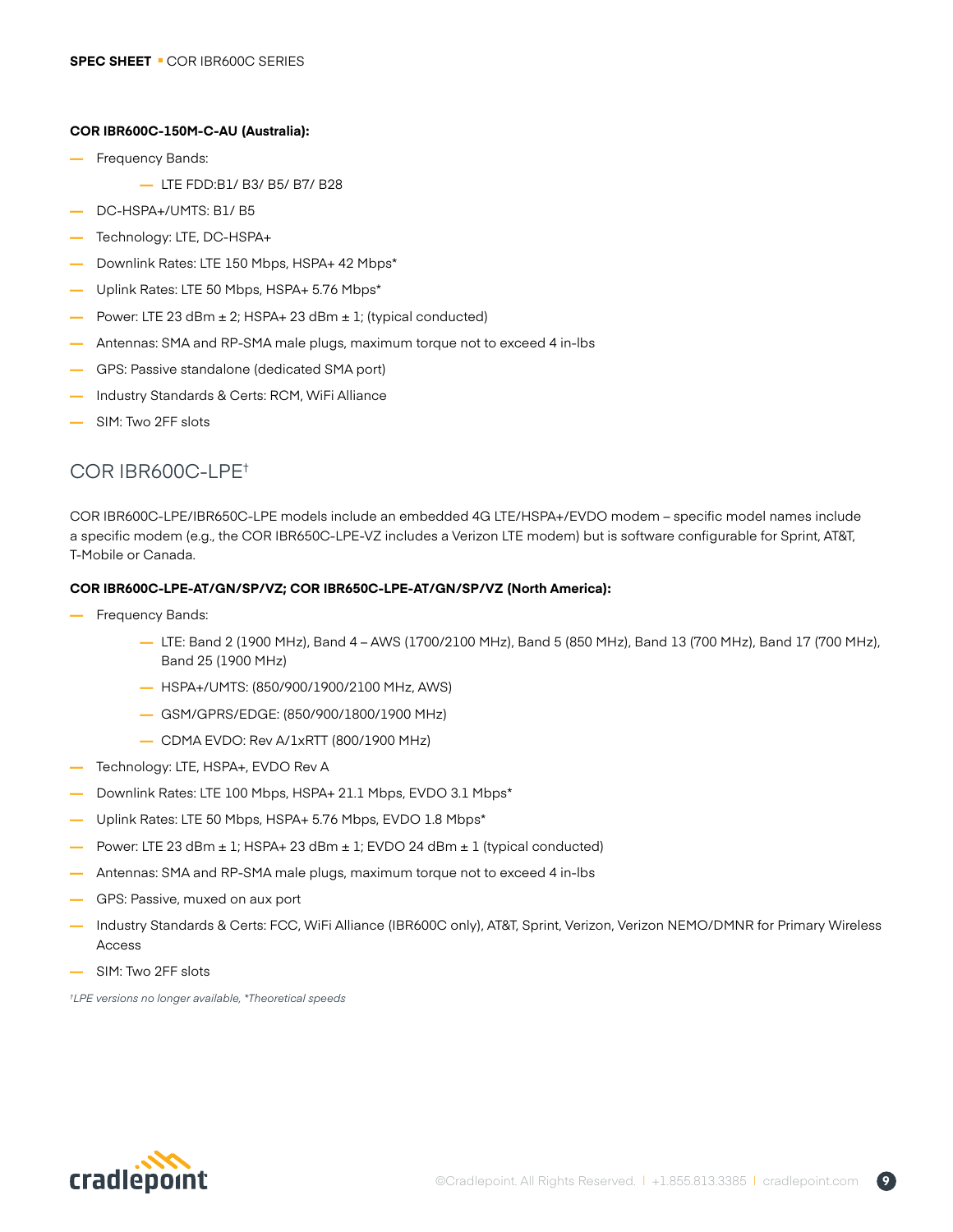# **Support & Warranty**

The COR IBR600C series are only sold as a components of NetCloud Packages.

- **—** NetCloud Packages include support for the full subscription term.
- **—** All Cradlepoint hardware products are covered by a limited lifetime warranty for as long as they have a subscription license to an active NetCloud Service Plan.

*FirstNet and FirstNet Ready are registered trademarks and service marks of the First Responder Network Authority, an independent authority within the U.S. Department of Commerce.*

# **Hardware**

## IBR600C-150M





### IBR600C-LPE



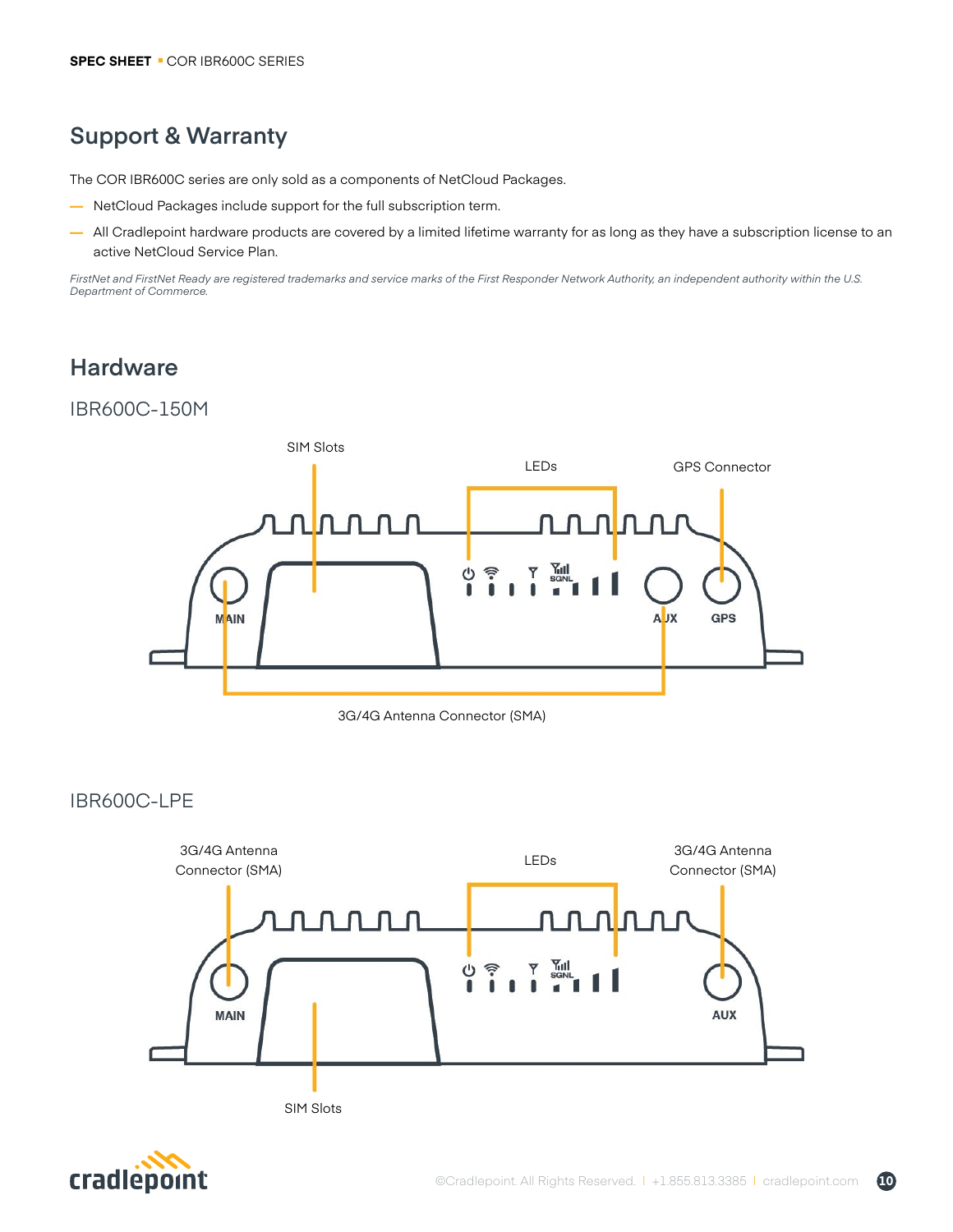

WiFi Antenna Connector (Reverse SMA)

# Power/GPIO Connector

This connector has four pin slots: power, ground, input, and output.

**Connector pinout – view into router (rear view of cable connector):**



| Pin | <b>Definition</b> | <b>Details</b>                             | <b>Wire Color</b> |
|-----|-------------------|--------------------------------------------|-------------------|
|     | Ground            |                                            | Black             |
|     | Power             | 9-33 V DC                                  | Red               |
| 3   | Input             | 3.4 V input high threshold (33 V tolerant) | Orange            |
| 4   | Output            | capable of sinking 250 mA                  | Blue              |